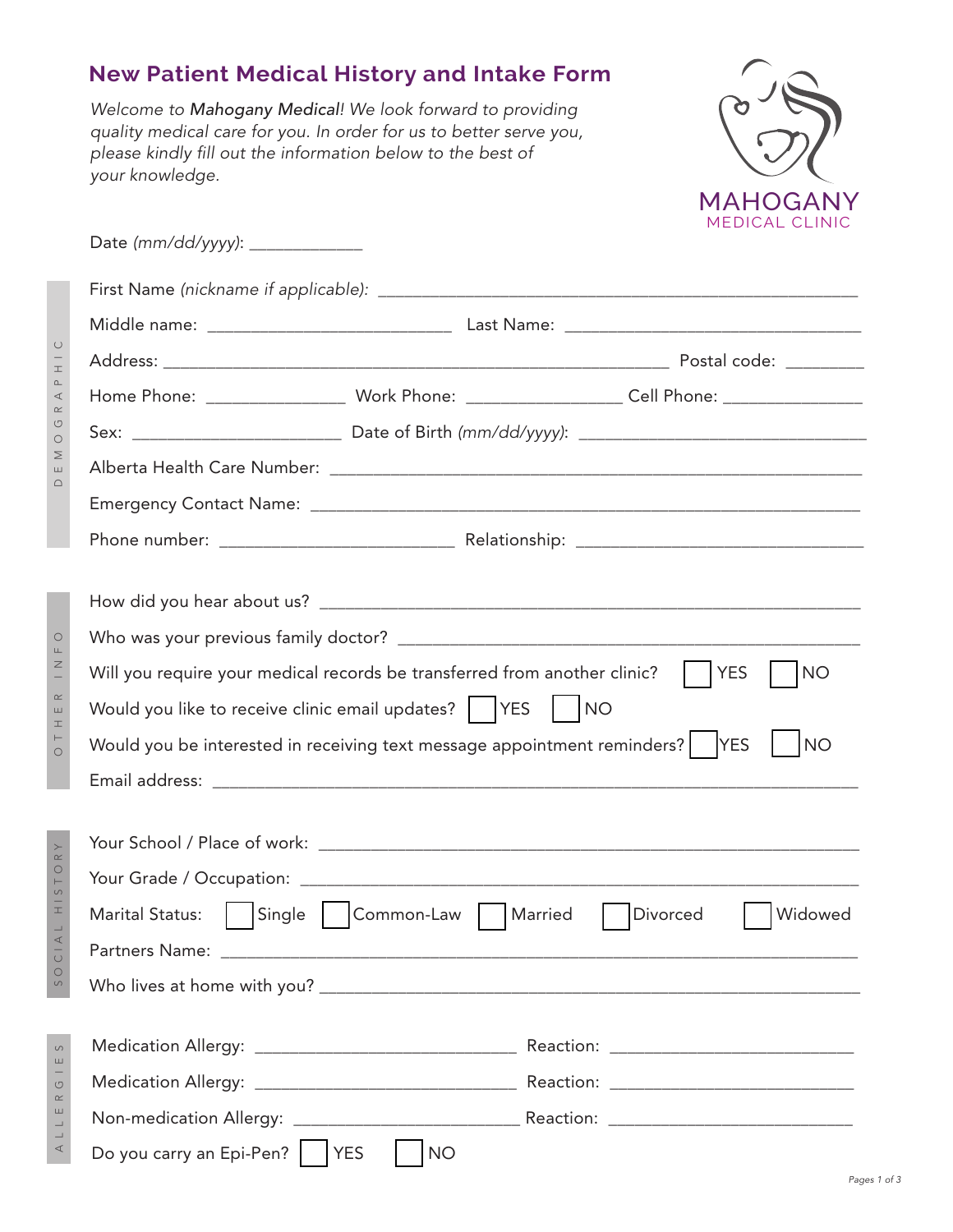Prescription medications:

| Name | Frequency | Dose | Why do you take it? | How long have you<br>been taking it? |
|------|-----------|------|---------------------|--------------------------------------|
|      |           |      |                     |                                      |
|      |           |      |                     |                                      |
|      |           |      |                     |                                      |
|      |           |      |                     |                                      |

Over the counter medications / supplements / vitamins / herbal remedies:

| Name | Frequency | Dose | Why do you take it? | How long have you<br>been taking it? |
|------|-----------|------|---------------------|--------------------------------------|
|      |           |      |                     |                                      |
|      |           |      |                     |                                      |
|      |           |      |                     |                                      |
|      |           |      |                     |                                      |

## Past Medical History:

| Condition | Year of<br>diagnosis | Do you see a specialist for this | Active or Resolved? |
|-----------|----------------------|----------------------------------|---------------------|
|           |                      |                                  |                     |
|           |                      |                                  |                     |
|           |                      |                                  |                     |
|           |                      |                                  |                     |

Past Surgical History (please include wisdom teeth, LEEP, colonoscopy, eye surgery if applicable):

| Date of surgery | Type of surgery | Reason for surgery |
|-----------------|-----------------|--------------------|
|                 |                 |                    |
|                 |                 |                    |
|                 |                 |                    |
|                 |                 |                    |

MEDICATIONS MEDICATION

 $\circ$ 

MEDICAL HISTORY MEDICAL HISTORY